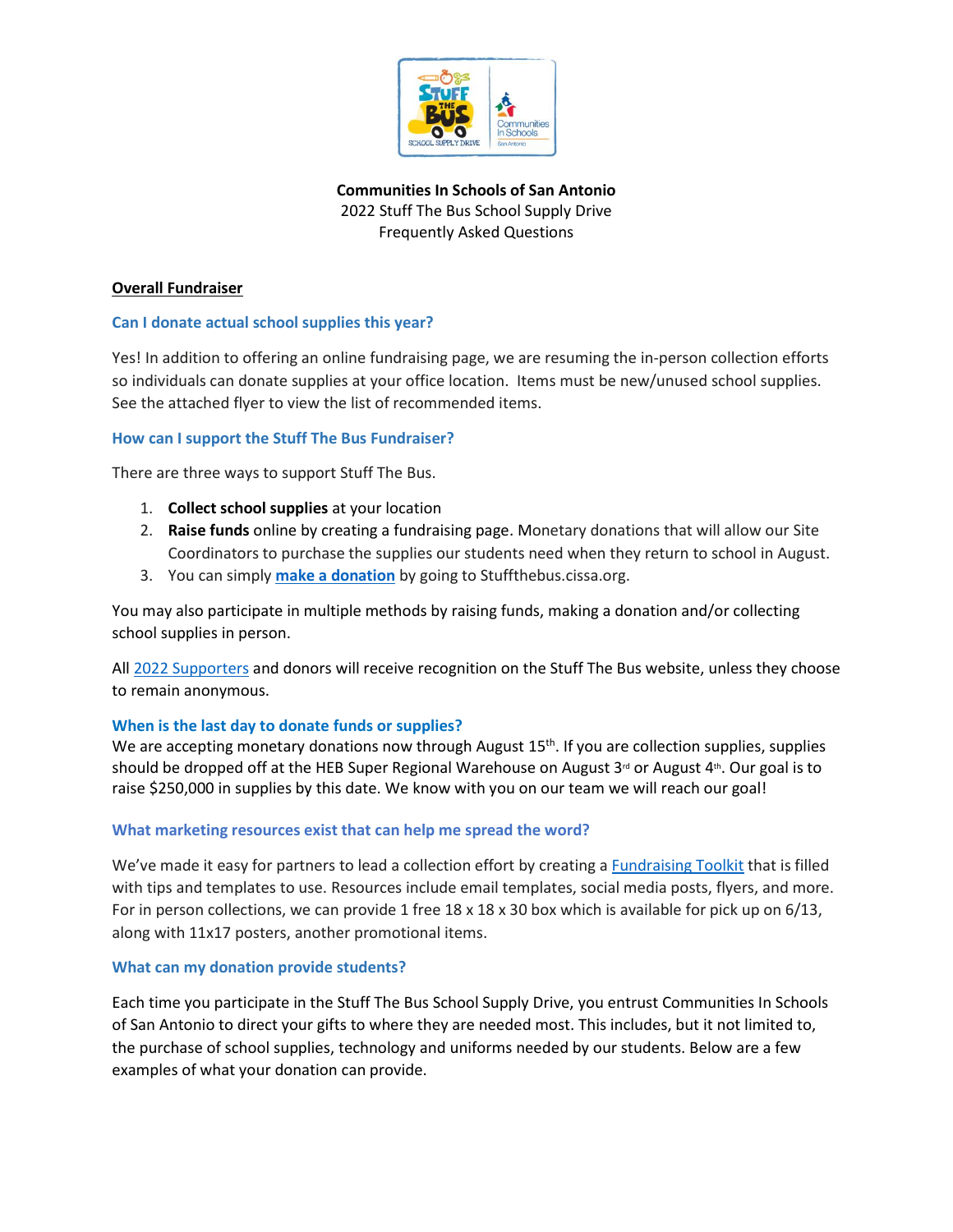

\$20 fills a pencil pouch with supplies, \$50 packs a backpack, \$100 provides enough supplies for siblings, \$300 places technology into our students' hands, \$1,500 provide school supplies for a school campus, \$5,000 stuffs a school bus with supplies.

# **My company has our own platform that we use to promote fundraisers. Can we use our platform instead of the Stuff The Bus page to collect donations?**

Yes! Some companies promote giving opportunities on their own company platform which could make it easier for employees to make donations using payroll deductions & process matching gifts. If your company chooses to use your own secure platform, you should still register on the Stuff The Bus website so that your company can receive recognition on the 2022 Supporter List. On the back end, we will manually enter in the donation amounts received so that we can capture your gifts on the site.

# **My company would like to support Stuff The Bus, but instead of asking employees to donate we would like to make a flat donation. Can we do that?**

Yes! Some companies have opted to make a flat donation. In this case, you will still receive recognition on the Stuff the Bus website. You can donate by going to Stuffthebus.cissa.org or mail us check to the following address:

Communities In Schools of San Antonio ATTN: Jessica Hannah 1045 Cheevers Blvd. Suite 201 San Antonio, TX 78217

# **Team Captains**

# **I sent an email through my page dashboard, but no one has received it yet. Do you know why?**

Sometimes companies have security features that prevent emails from going through. Contact your IT Department to see if they can mark Qgiv as a safe user or see if they can release the email. The email address will sho[w noreply@qgiv.com.](mailto:noreply@qgiv.com)

Alternatively, you can send emails to your network using your personal or work email account instead of sending it through the Stuff The Bus website. This will ensure that your network receives your emails.

### **Someone donated, but I do not see it reflected on my team page. Why is that?**

There are two different ways a donor can give your team credit for their gift.

- 1. By sharing your team link, all donations will be applied to your team page. You can find your team URL link by going to your dashboard, scroll down to the bottom of the page and copy the link titled "My Page" or "My Team Page"
- 2. When a donor is on the donate page, for first question (*Donation Recipient)* they should select "**or Select this button to give credit to a specific Team or Fundraiser**" and then they should select your team name.